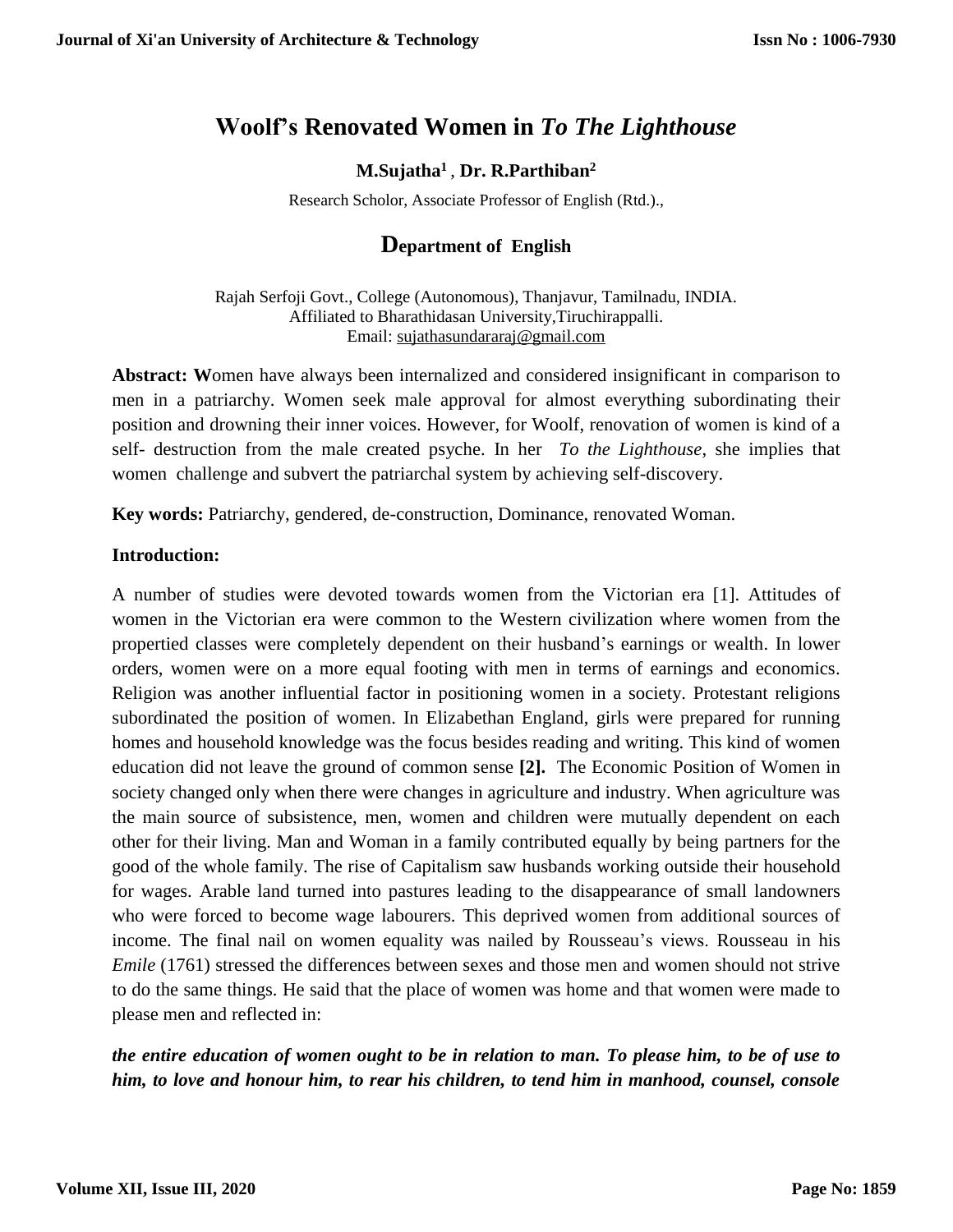*him, make life pleasant and sweet for him; these are the duties of woman in all ages and what they should learn in their infancy.* [3]

Women were limited to a position in which they had to strike an unsure balance between elementary and superficial knowledge.

*She must be enduringly, incorruptibly good; instinctively, infallibly wise - wise, not for selfdevelopment, but for self-renunciation: wise, not that she may set herself above her husband. . . ."*

Women had to maintain a lofty position by remaining pure and innocent and earned taboos like respectable wives, mothers, daughters and sisters. It was believed that only prostitutes and mistresses felt sexual desires and enjoyment. The respectability in wives and mothers was encouraged. Widows were socially isolated. In the late  $19<sup>th</sup>$  century, all those who continued viewing women as inferior to men, received new support from science through Charles Darwin. His theories concerning sexual selection published in *The Descent of Man* (1871), used examples of men's pre-eminence over women in science and arts and in the course of time, through natural selection men ultimately became superior to women. [4].

Darwin also echoed the opinion of his Victorian contemporaries:

*Woman seems to differ from man in mental disposition, chiefly in her greater tenderness and less selfishness . . . Man is the rival of other men; he delights in competition, and this leads to ambition which passes too easily into selfishness. Woman is credited with "the powers of intuition, of rapid perception, and perhaps of imitation" to a greater extent than man; "but some, at least, of these faculties are characteristic of the lower races, and therefore of a past and lower state of civilization"*.

Various ideas about sexes started appearing in literature. The "good" and the "bad" in women represented different poles and any attempt to emancipate women was not supported either by men or women of those times. Even successful women were reluctant to support other women or women emancipation as women were worried that they might lose their influence as a moral force in society when emancipated. An Appeal Against Female Suffrage (1889) was signed by well-known signatories including Julia Duckworth, mother of Virginia Woolf [5] in an effort to change the position of women in society. This led to the development of feminist movement which in turn led to an increasing interest in the field and conflicting ideas and opinions concerning women and their various roles emerged.

Though Virginia Woolf had spent her childhood in the late Victorian period, She was one of those few writers who echoed female emancipation in her writings. Her novels dealt with the problems of families living in accordance with the principles of the 19<sup>th</sup> century ideology. Parent-generation women in her novels are representative of Victorian ideal of womanhood, while her protagonists clear themselves out of all social constraints, society constructed gender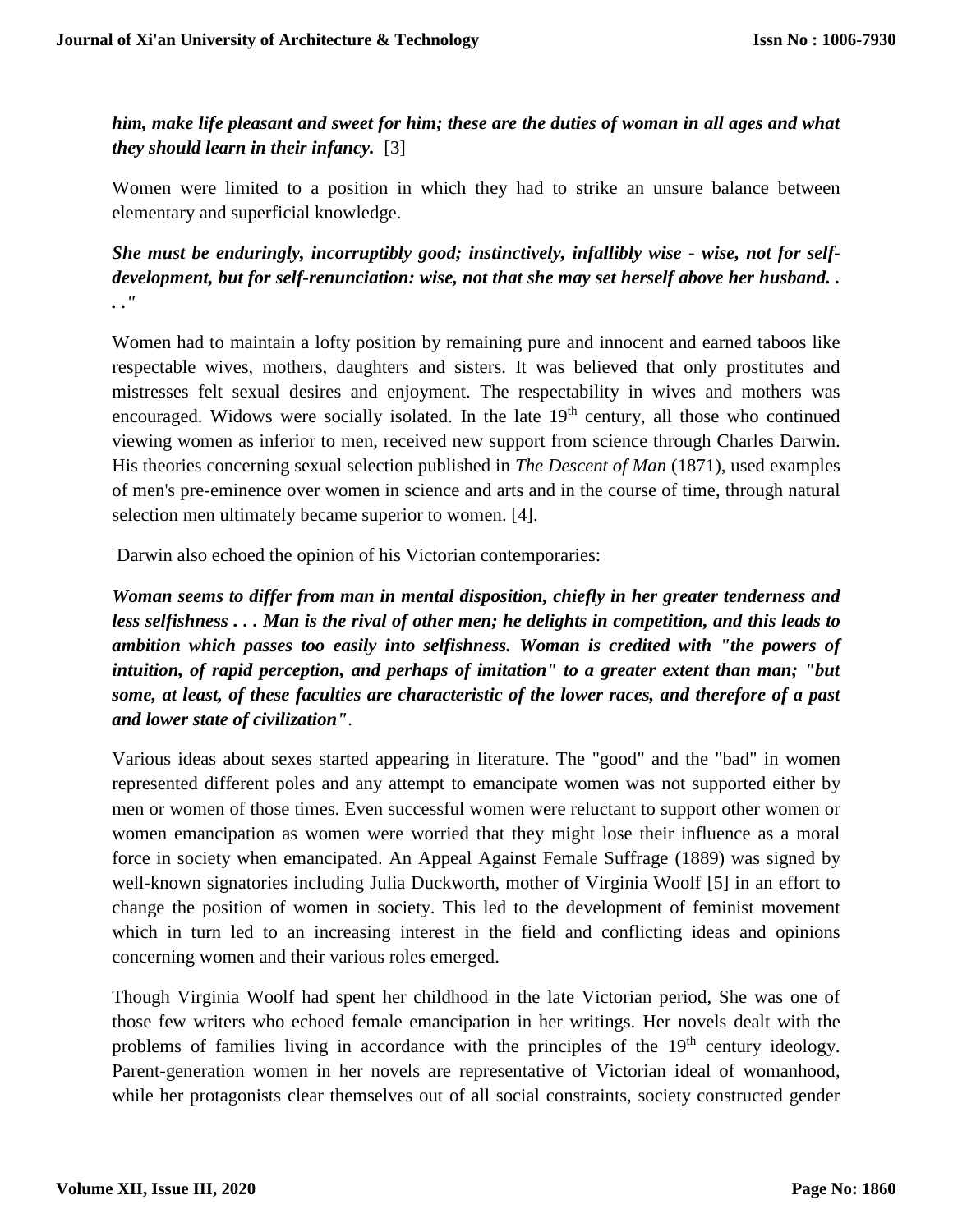roles and patriarchal demands. This growth of Woolf's women from subjugation to renovation in her novel *To The Lighthouse* is detailed in the next section.

### **Renovation of Women**

According to Woolf, Women are excluded from culture as they lack the phallus, and cannot signify speech and desire. Women are speechless objects of male theorizing, fears, desires and fears for ages and they have to reclaim their silenced voices and usurped bodies. Women need a new language and politics which is a challenging process in patriarchy. Women need to move beyond the limitations of this oppressive formulation of desire. Woolf demonstrates in two main characters what women should be in Lily (Modern Women) and what they should be not in Mrs. Ramsay (Victorian Women). Victorian woman's attention was centred on her husband. Her first duty was to him. The code of behaviour made her responsible, not only for his physical comfort, but also for his spiritual and moral standards. The upper-middle-class man could insist that the family not make demands that interfered with his work. He expected preferential treatment because of his profession.

Woolf, in Mrs. Ramsay, represents a Victorian woman called an angel and mirror when she sacrifices her life for others. She is also a great source of solace to her guests. But despite all these female qualities she faces dilemmas and has serious doubts about her marriage. She knows that her life is in vain and that she has two representative bodies -

*"……….body for others………………. bound by………social interaction…..and.. visionary body……….. different from the gendered body…………." (Hite, 2000, p.1).* 

When she is lonely and away from her family

# *"…….feels ……..her visionary body ….inviolable place for……..definitive experience" (Hite, 2000, p.17).[6]*

Mrs. Ramsay gets renovated on the light from the lighthouse. On the falling of the light she crosses the 'dark continent' of the phallocentric world to experience exquisite pleasures instead of the usual feeling of uncertainty and fear. She is fluid and cannot be shaped or controlled:

*"watching it with fascination, hypnotized,…………….. known happiness……. it silvered the rough waves……… as daylight faded……… it rolled in waves of pure lemon……… burst in her eyes and waves of pure delight raced………… her mind………" (TTL, p.54).*

However, for women such experiences are short lived as depicted by Woolf in Mrs. Ramsay's death. The change in Mrs. Ramsay is noticed by her husband who feels a deep inner sense of threat from

*"…fluid bod……. evaporate, consume him……… canno…… be held on to" (Irigaray, 1985, p.237).* [7]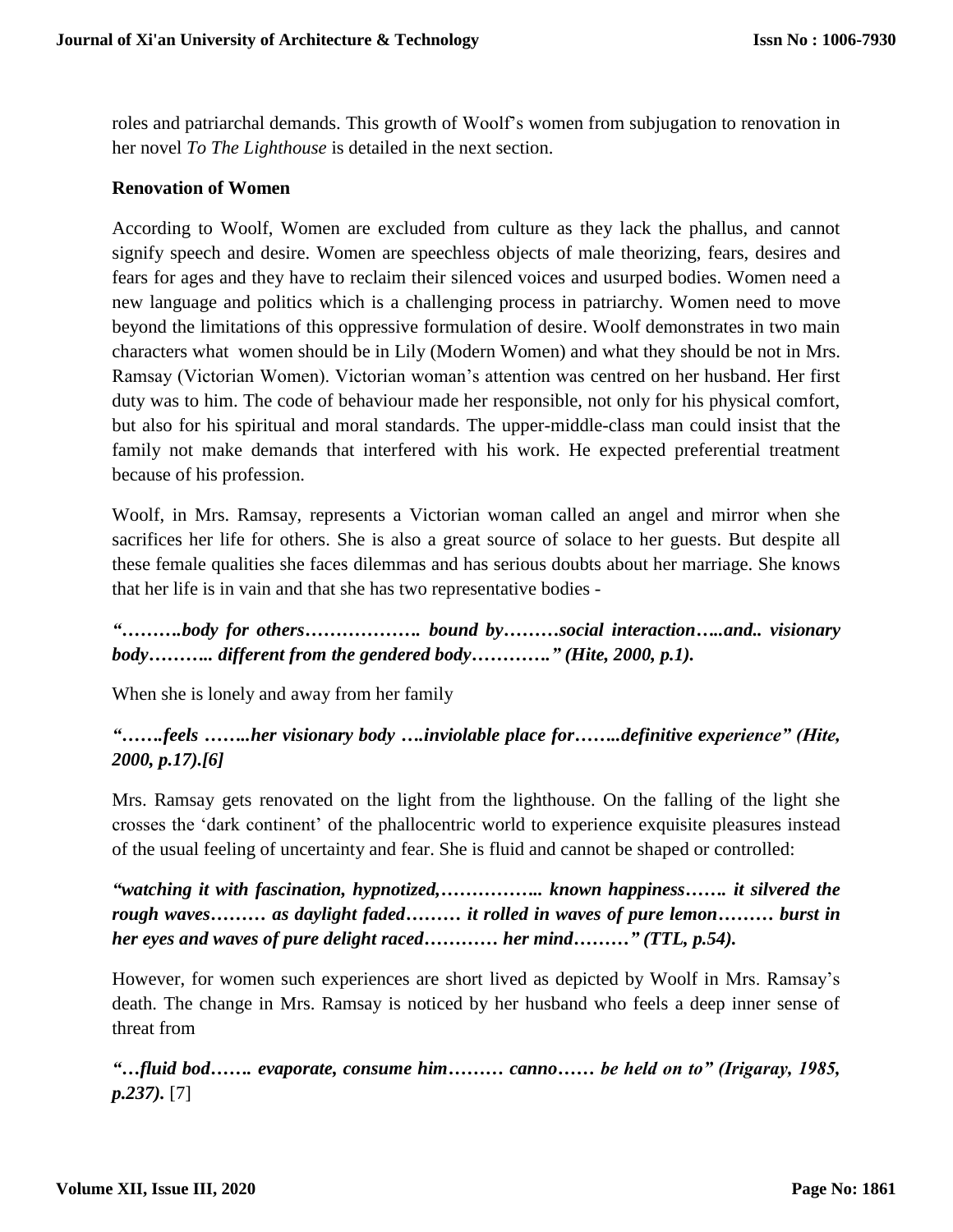He then changes his tactics to prove his authority over her by turning on the heat on her. Unable to resist him she yields to him and allows him to explore her physically. Her lack of staying power culminates in her death. Woolf cleverly indicates that men tune women for their phallocentric wishes, while women could experience pleasures other than sex ideologically.

Woolf challenges this body image of a woman which is largely influenced by false assumptions of male opinions. She creates sensuous and passionate female characters who remain aloof from motherhood and love affairs:

# *'visional body', represent "an inspired solution to the problems of women's culturally sanctioned vulnerability" (Hite, 2000, p.6). Woolf creates that body, "sealed off from social consequences, secure from interruption or invasion" (Hite, 2000, p.6),*

Woolf in her voice against patriarchal treatment of women lays the foundations for transforming the patriarchal 'docile body' into a 'fluid body' that cannot be controlled or shaped. Woolf through 'Lily' presents a woman not aligned to Victorian ideologies. Lily is an independent little creature who deals with art and artistic creation instead of getting married and having children. or kills the 'Angel' in a house. She creates the female modernist body or visionary woman body that reaches the states of enlightenment and transcendence. It is Woolf's way of self- destruction. She claims women have to get rid of docile bodies and disembody their minds to clear themselves from all the social constraints, society constructed gender roles and patriarchal demands. Women can assert themselves only through their bodies. They should be encouraged to resist phallocentry while exploring their self-awareness and expressions. Lily completes her painting only when she sets it free from moral codes and phallocentric male dominated world.

"......*she began……… dipping among the blues………… moving her brush hither what and thither……. rhythm………. Dictated………….. she lost consciousness of outer things………. mind kept throwing up…………. a fountain spurting over that glaring………. she modelled it with greens and blues (TTL, p. 134).*

Lily's tracing of her body gives her rhythm:

# *"………. trembles in "a painful…. exciting ecstasy" (TTL, p.132).*

Lily understands that "white space" is her maternal body that is fertile for creations and starts to trace her lost mother from whom she can get a sense of completeness and the spirit of creation with which she can complete her masterpiece. She paints the 'white ink' to represent a mode away from her father's universe and describe the her primary relations to 'the maternal feminine' (Irigaray, 1985).

# **The maturing of Lily**

Woolf depicts dynamic changes in the surroundings through Lily's changes in ontological, psychological, personal and social perspectives. Lily's appreciation of her work and realization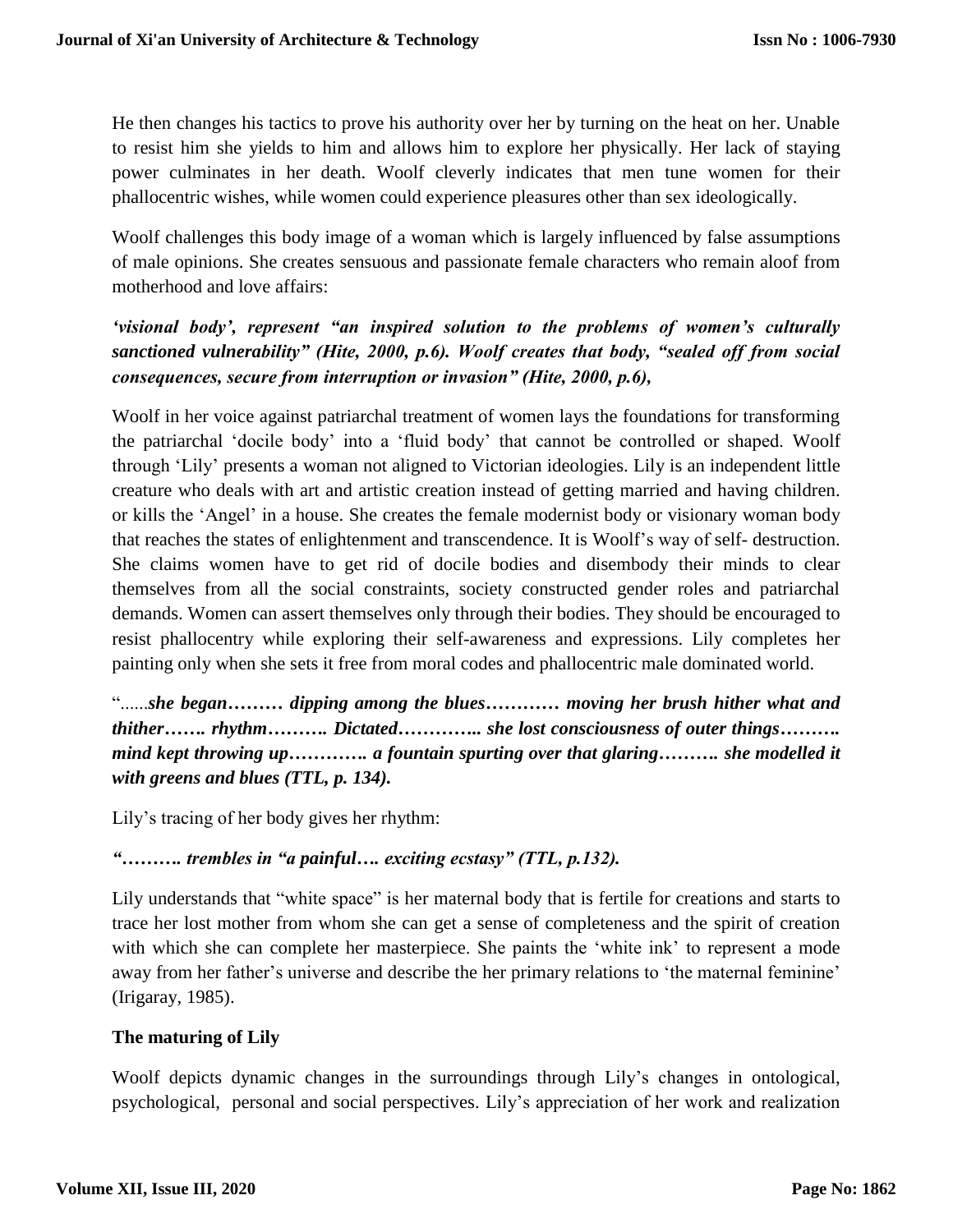of her surroundings depicts the value of art in humanity. This ontological sense of herself makes her appreciate her deep inner self. It promotes the love that she had been longing for and fills up her missing links in the chain. Woolf through Lily looks at Art as a representation of personal and philosophical views and existing truth that of life and death. Lily's recreation of Art helps her understand people around her and their views, real world realities, dreams, and her existence amidst her own contemplations of nature. Mrs. Ramsay influences her greatly while asking her to continue her artistic pursuits. Lily feels a sense of intimacy towards Mrs. Ramsay when she understands the depth of emotions and sentiments in Mrs. Ramsay and helps Lily cling to hopes and dreams. She sees the love and appreciation of art in Mrs. Ramsay which is deep:

*" …… Was it knowledge?............... Mrs. Ramsay……….physically, touching her…… treasure in the tombs of kings………….would teach one everything……..but…… never be offered openly…….What art was there…….. one pressed through into these secret chambers? (51)*

Mrs. Ramsay is a mirror for women looking for their dreams on art. Lily has a strong sense of sympathy on Mrs. Ramsay as Mrs. Ramsay's dreams were not real and remained hidden secrets. Through Mrs. Ramsay Lily realizes that every woman has some dream to achieve and feels is reflection of women suppressing all their desires.

# *"she could remember…………….. Mrs. Ramsay's face………… sympathy, of delight……. the reason……… conferred……….. supreme bliss…….. human nature was capable" (150).*

Woolf projects (Patriarchy) through Mr. Ramsay, the exact opposite of Mrs. Ramsay in Lily's thoughts, a system that does not care about art, emotions, and faith. That actually goes in line with the parallel between the "lighthouse" and the ambivalent/contradictory views of people about it. Mrs. Ramsay does not judge the selfishness and tyranny of her husband.

*"……………Mr. Ramsay-advancing towards them……… a hypocrite?.......... the truest…………the best………looking down……….he is absorbed in himself…. tyrannical…. Unjust……….. she keep steady, staying with the Ramsay" (46).*

Mr. Ramsay a part of the phallocentric world keeps criticizing Lily on her art demeaning her creations. Lily continues to draw from her mind feeling is it a typical criticism of woman:

*"Women can't write……… can't paint………She must make it once more…..I must move the tree to the middle………. nothing else……. She……. not lose her temper, and not argue…. she wanted revenge take it by laughing at him…..Do take me to the light house……" (86)*

Lily could see in the lighthouse the things that she aspires to get. She could see the missing things that she keeps searching for but never have found like the ultimate freedom, the beauty of the self, eternity and continuation. The more she contemplates the lighthouse, the more she discovers the harmony and the unity of the self and the very axioms of life and death. Lily can also see grief and contentment, life and death, deepness and shallowness, glow and doom. Lily